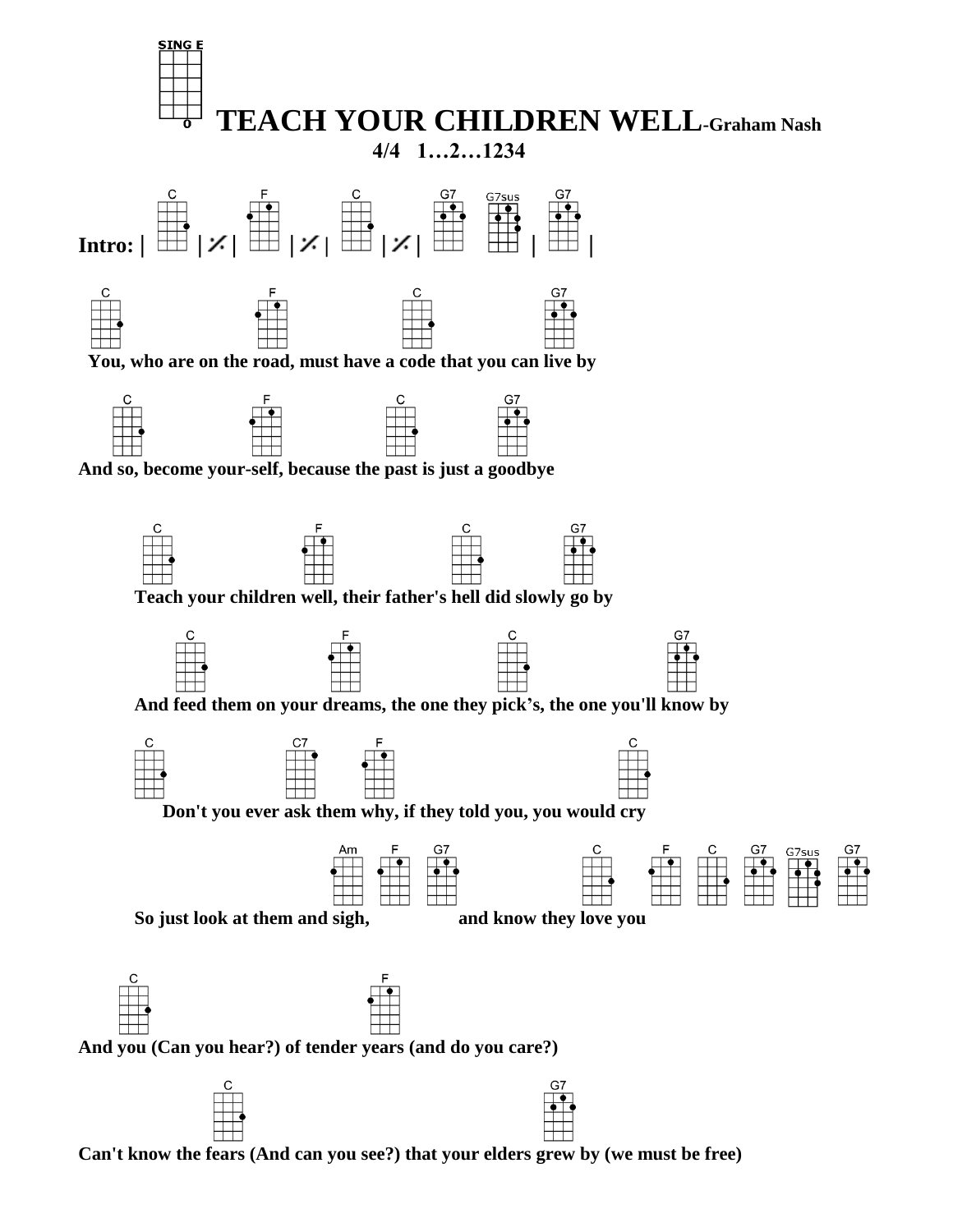## **p.2. Teach Your Children Well**